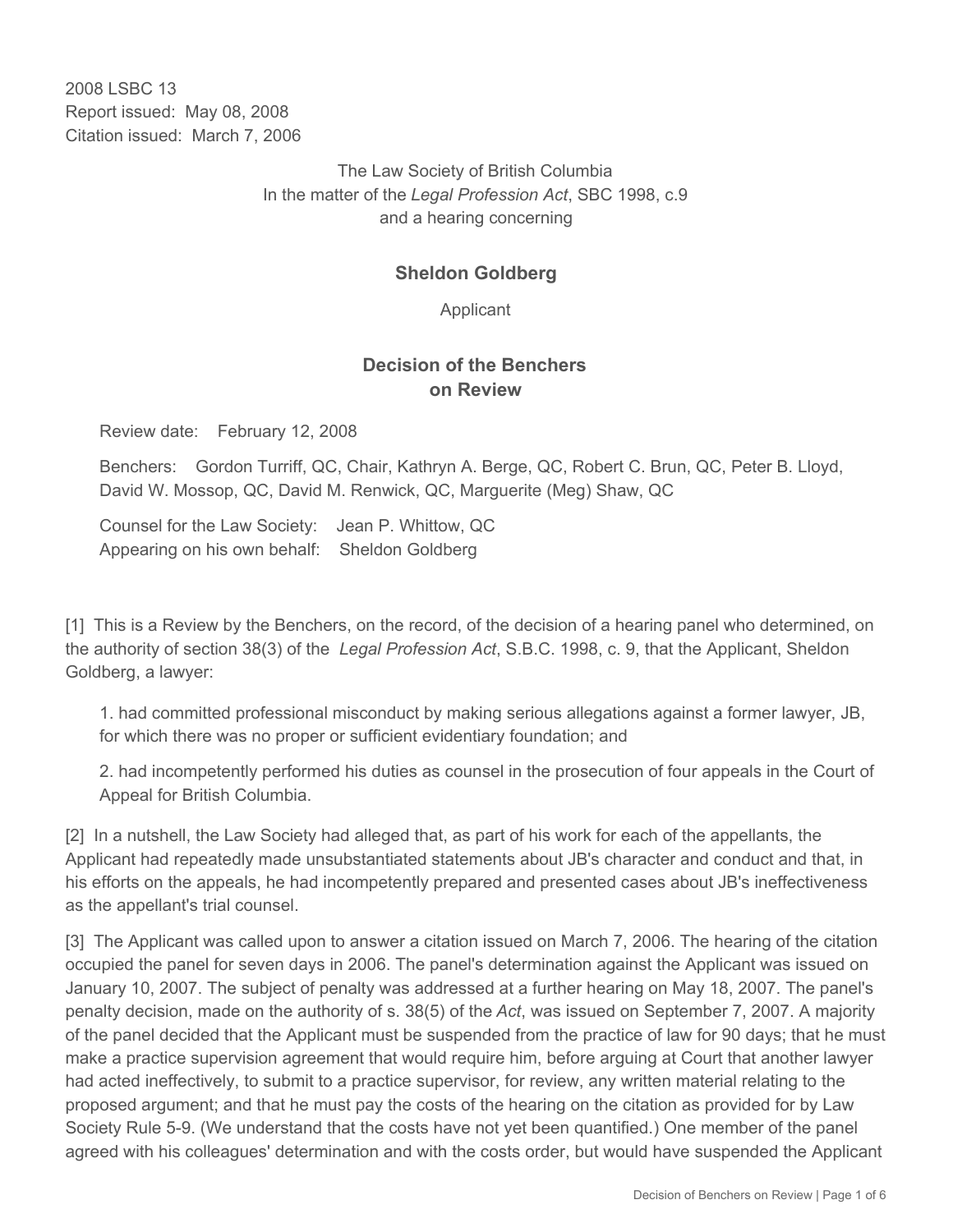for 180 days.

[4] The Applicant applied for this review, which encompasses the panel's determination, the penalty and the costs order. We understand that the Law Society called for a review of the penalty but later withdrew its review application. In the circumstances, we have not been asked to decide whether the penalty imposed by the majority of the panel was insufficient, even though we may have the power to make such a decision: See section 47(1), (3) and (5)(b) of the *Legal Profession Act*, S.B.C. 1998, c. 9.

[5] The hearing of the Review was concluded in the day that had been reserved for it by agreement of the parties.

[6] Before beginning to argue his case on the Review, the Applicant made an application relating to Ms. Whittow, QC, who appeared as counsel for the Law Society on the Review hearing. She had not been involved in the proceedings that led to the Review. Mr. Van Ommen had represented the Law Society before the panel. Although the Applicant did not articulate his application concerning Ms. Whittow very clearly, it appeared that he sought an order disqualifying her from appearing as counsel against him.

[7] As we understood it, the Applicant asserted that Ms. Whittow was in a position of conflict of interest because, many years ago, she had acted for the Law Society in discipline proceedings involving the same JB against whom the Applicant had made the allegations that resulted in the citation that produced the determination and penalty decision with which we are now concerned. The Applicant appeared to be arguing:

1. that, in the course of her earlier representation of the Law Society, Ms. Whittow must have acquired information about JB that supported the case the Applicant had sought to make against JB in the Court of Appeal; and

2. that the information she must have acquired might assist him in proving what we have observed he wanted to use the Review to try to prove, which was that he has always been right to assert that JB could not have, and had not, effectively represented the appellants for whom the Applicant had acted in the Court of Appeal.

[8] The Applicant cited no authority for his conflict argument. We dismissed his application, saying that we were satisfied that there was no conflict. While not germane to the Review, except, perhaps, on the question of costs, it is noteworthy that the Applicant's application concerning Ms. Whittow revealed his inability or unwillingness to understand that the discipline proceeding that resulted in the panel's determination was a proceeding that addressed his conduct, not JB's conduct.

[9] On the Review, the Applicant did not suggest that Ms. Whittow was wrong to have argued that the standard of review on the Review was correctness. We accept that correctness is the applicable standard. We have therefore asked ourselves whether the panel was correct:

- 1. to have determined that the Applicant had committed professional misconduct;
- 2. to have determined that he had performed his duties incompetently;

3. to have imposed the 90-day suspension and to have required the practice supervision agreement; and

4. to have ordered the Applicant to pay the costs his misconduct had caused.

We have concluded that the panel was correct in each respect.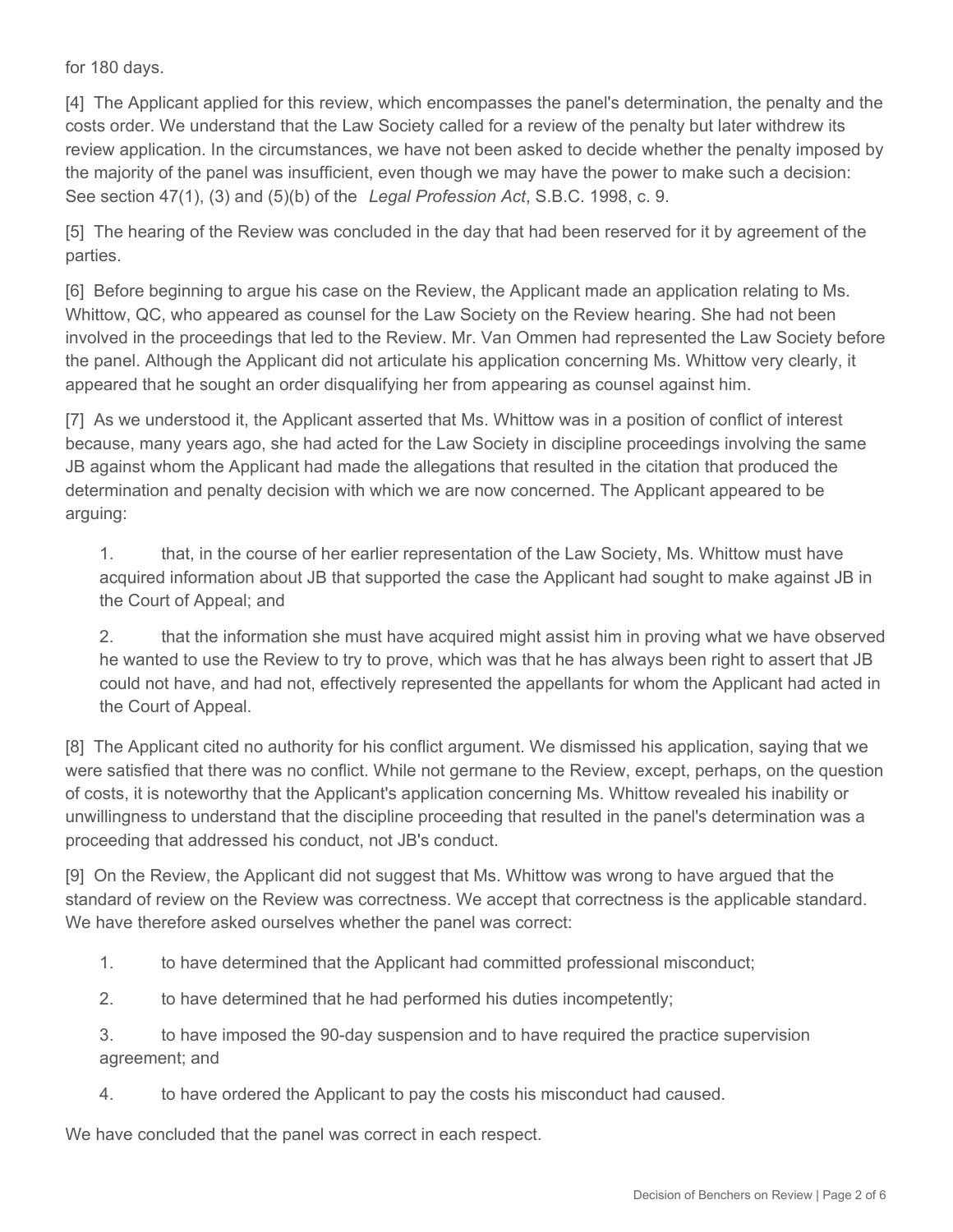[10] In a letter to the Law Society dated October 16, 2007, the Applicant listed the decisions of the panel that he disputed. His points (the sixth of which we found hard to comprehend) were that the panel erred:

1. by proceeding with the hearing on the citation where no member of the panel was a lay Bencher;

2. by denying the Applicant the opportunity to call as his witness at the hearing JB and two of the appellants for whom the Applicant had acted;

3. by finding that the evidence the Applicant had filed for the purposes of the appeals on which he had acted was inadequate;

4. by accepting commentary of the Court of Appeal concerning the Applicant's representation of his clients in the Court of Appeal;

5. by failing to consider an event relating to JB that occurred after JB had represented the people at trial for whom the Applicant had acted on appeal

6. by failing to find that the Court of Appeal was wrong to have said that it could not understand his argument that Richard Peck, QC, had been in a position of conflict of interest because Mr. Peck, as a Bencher of the Law Society, had been a member of a panel that considered a citation arising from a complaint made against JB by a person for whom Mr. Peck had previously acted, and where Mr. Peck had later acted for the Attorney General in certain proceedings;

7. by ignoring the conflict of interest said to have resulted from the Law Society having appointed counsel from the firm of which Mr. Getz, QC (who was part of the panel), was a member, to investigate a complaint made against Mr. Van Ommen and his firm;

8. by considering the Applicant's refusal to apologize to JB, it being the Applicant's position that he was effectively cited for professional misconduct for having refused to give the apology;

9. by ignoring the institutional and statutory conflict of interest said to have resulted from the Law Society having been represented by counsel in the Court of Appeal in the appeals on which the Applicant was engaged, in response to an application his clients had made for an order requiring the Law Society to produce documents provided to the Law Society by JB when, after JB had participated in the trials that led to the appeals, he had applied to the Law Society for reinstatement as a member;

10. by not acknowledging that it was the Applicant's duty to make unpalatable arguments in the Court of Appeal; and

11. by punishing him excessively.

[11] Although we expressly invited the Applicant to argue each of his points and to say, by reference to the record, how the panel got it wrong, he chose not to do so. He also chose, although invited to do so, not to address the deficiencies listed in paragraph [51] of the panel's decision on Facts and Verdict. Instead, to use his words, he employed a " broad brush." In some, if not in large measure, that approach entailed his reiterating the arguments he had made in the Court of Appeal about JB's ineffectiveness and his criticizing the Law Society for not having prevented JB from representing any of the people for whom the Applicant later acted in the Court of Appeal. For her part, Ms. Whittow addressed each of the points from the Applicant's October 16, 2007 letter. She used four appendices to her written argument to summarize the evidence from the Court of Appeal record, which the panel had considered, of what the Applicant had led as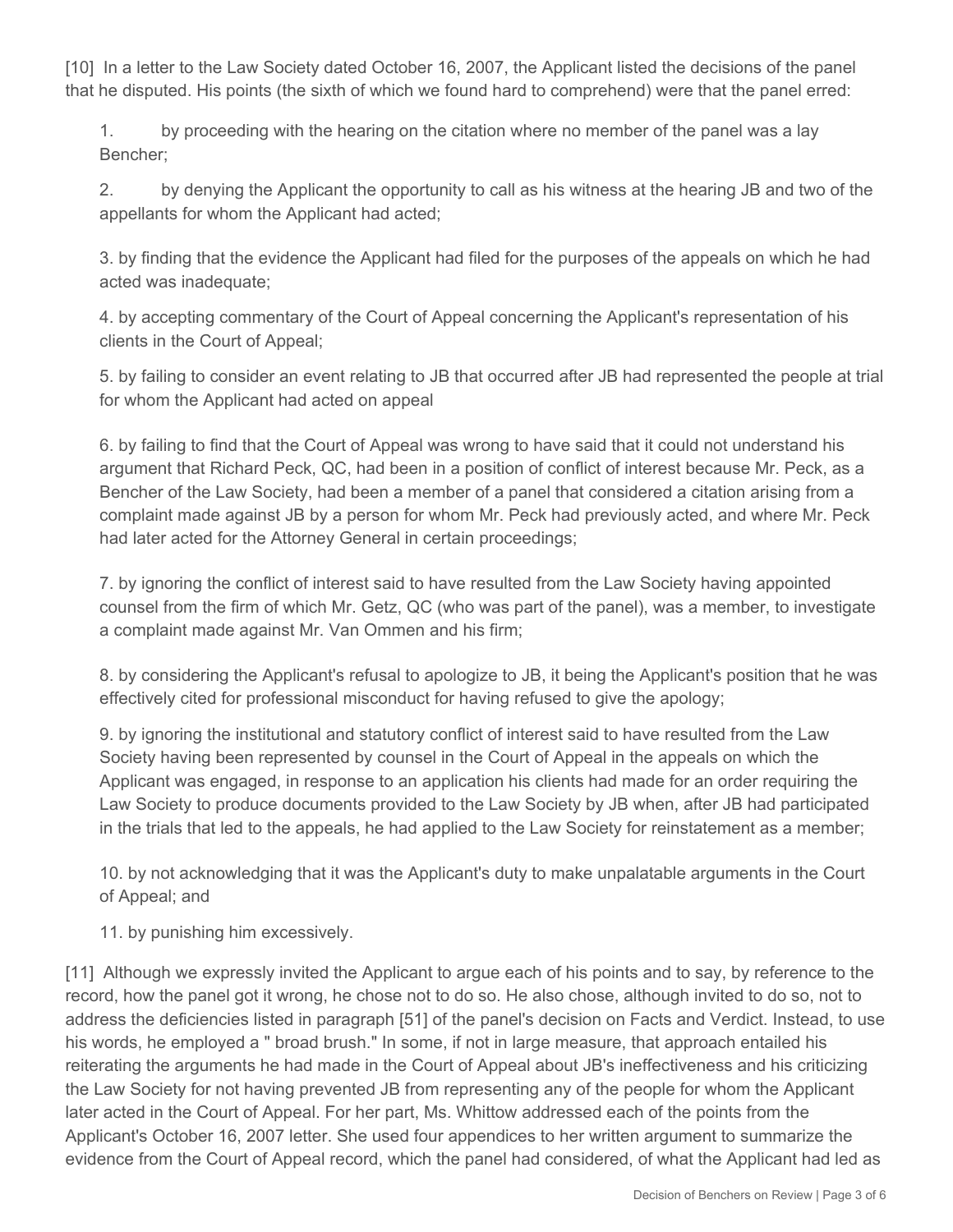evidence about JB in the Court of Appeal.

[12] Because the Applicant did not formally abandon the first 10 of his 11 points, we address them here, even though he chose not to develop them. We also address his eleventh point. For the reasons that follow, we are satisfied that there is no merit to any of the points.

1. Nothing requires that a panel include at least one lay Bencher.

2. Neither JB nor the two appellants could have given any evidence before the panel that was relevant to the allegations made in the citation.

3. The evidence compiled by the Applicant for use on the appeals was patently inadequate.

4. The panel could properly consider what the Court of Appeal had said about his work in that Court. The panel was not required to ignore the remarks of the Court (particularly when it is so very rare for a Court to make such remarks), and in any event, the Applicant had a full opportunity before the panel to challenge the reliability of the statements the Court had made about his work. (Having said that, we do question whether it was right for the Court of Appeal to have characterized the Applicant's conduct as " unprofessional" . (See *Novak v. British Columbia (Attorney General)* unreported, January 15, 1973, Vancouver Registry [no number available], BCCA, which suggests that " professional misconduct" and " unprofessional conduct" can be used synonymously.) It is one thing for the Court to compare the adequacy of the Applicant's work with the adequacy of work done by other counsel and to say that his work fell below the Court's standard. It is another thing for the Court to say that the Applicant's conduct was or was not unprofessional. It is not for the Court to judge whether any lawyer has or has not acted professionally, no matter how much might be said about the poor quality of the lawyer's work. This is so because the determination of whether a lawyer has committed professional misconduct is reserved to the Benchers. In some cases, it may be a small step from proven inadequacy of performance to proven professional misconduct, but in other cases, inadequate performance may reflect incompetence only, and it is for the Benchers alone to determine whether professional misconduct has been committed.)

5. What JB might have done after he appeared as counsel for the appellants the Applicant represented was not relevant to the allegations made in the citation.

6. Nothing Mr. Peck might or might not have done was relevant to the allegations made in the citation.

7. There was no indicated, much less proved, material connection between the investigation of a complaint about Mr. Van Ommen and the consideration by the panel, whether Mr. Getz was a panel member or not, of the allegations made in the citation.

8. If the Panel took into account the Applicant's refusal to apologize to JB, and it is not clear that it did (the refusal is mentioned in paragraph [21] of the panel's penalty decision), it did so with reference to penalty only, and if it did so, it did so appropriately, having regard to the accepted penalty considerations articulated in *Law Society of BC v. Ogilvie*, [1999] LSBC 17.

9. The question of whether the Law Society should have had to produce documents for use in the appeals on which the Applicant was engaged was unrelated to the question of whether the Applicant had said things about JB that were unsubstantiated, and was unrelated to the question of whether the Applicant had acted incompetently.

10. At paragraph [36] of its decision on the merits of the allegations made against the Applicant, the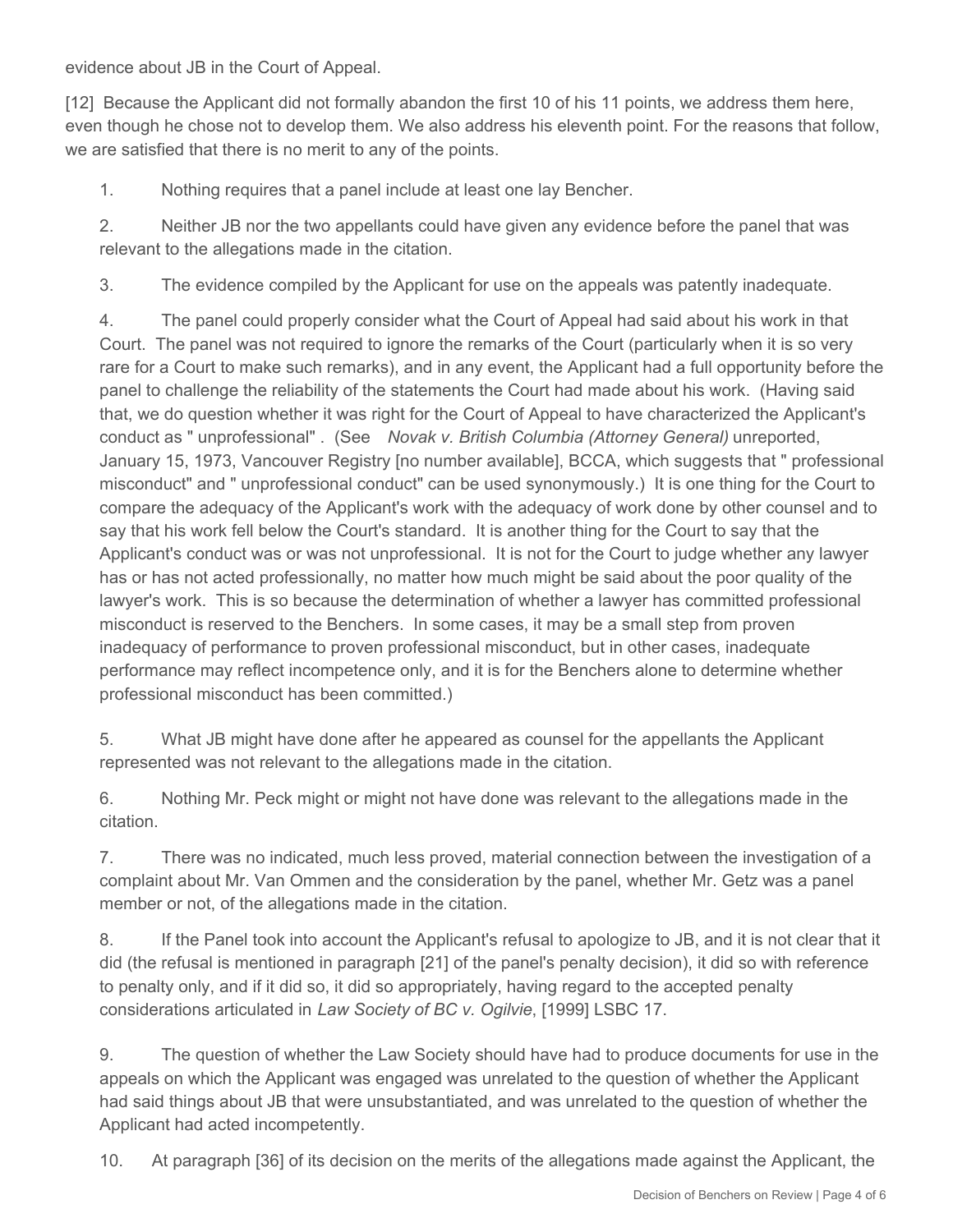panel stated that it had borne in mind the need to ensure that counsel are able to advocate fearlessly and vigorously for their clients.

11. The penalty imposed was not excessive, either in the chosen length of the suspension or in the imposition of the supervision condition. Both parts of the penalty are in the public interest and neither is inappropriate having regard to the *Ogilvie* factors, particularly where, as the panel noted, there was an " overwhelming" need for specific deterrence. On the question of penalty, we were not assisted by the Convocation decision of The Law Society of Upper Canada in the case of *Re: Clark*, 1996 CanLII 4876 (Ont. LSDC), to which the Applicant referred us. There Mr. Clark was reprimanded for professional misconduct that was different in its nature from the Applicant's misconduct, and the Benchers in Ontario had not found that Mr. Clark had acted incompetently.

[13] It was also not wrong for the panel to have ordered the Applicant to pay costs; he cannot realistically expect other lawyers to pay for his unsuccessful defence of the citation.

[14] It is necessary for us to say a little more about the Applicant's third and tenth points. They are linked. In answer to our question about the adequacy of the evidence he had compiled for use on the appeals, the Applicant told us that his work was 90% or 95% " right" and that it was trivial to focus on the other 10% or 5%. As we see it, the panel correctly concluded that the Applicant's work in the Court of Appeal was deficient, consisting as it did of the retailing of allegations about JB that were not supported by admissible evidence. Even on the most sympathetic review of the record before the Court of Appeal, and by that we mean sympathetic to the Applicant, it cannot be said, qualitatively or quantitatively, that he got it 95% or even 90% right. That record demonstrates that he exposed JB to severe criticism without a proper foundation for the allegations he made. He incompetently tried to build his client's cases on allegations that he knew or should have known were unsubstantiated.

[15] Incompetence is the want of ability suitable to the task (see *Mason v. Registered Nurses' Association of British Columbia* (1979), 13 BCLR 218 (SC) and the Applicant's work on the appeals shows a plain want of ability suitable to the task of proving the allegations made about JB and of proving that JB had acted ineffectively for any of the appellants.

[16] Certainly it is the case that counsel, even very experienced and very capable counsel, sometimes seek to adduce evidence that a Court decides is irrelevant or inadmissible. As long as they have acted honestly, and acting honestly must include acting with intellectual honesty, counsel must have freedom to be wrong, sometimes. Society would rue the day that lawyers were allowed no latitude in determining what evidence may be required for the proper prosecution or defence of their clients' cases. (On the subject of the freedom of counsel, see, e.g., *Young v. Young* (1990), 50 BCLR (2d) 1 (CA), at pp. 62 - 64; *aff'd* [1993] 4 SCR 3). The freedom to be wrong, sometimes, is tempered by the responsibility to take care at all times, and taking care means that counsel must understand in any given case what facts must be proved and how to prove them, having regard to the rules of evidence. Counsel, as independent as they must be, have no right to lead just any evidence or to say just anything in court.

[17] This point has recently been made in the House of Lords in England where, in *Medcalf v. Weatherill*, [2002] UKHL 27, Lord Bingham of Cornhill said, at para. 22, about " allegations of the most damaging kind" (made in that case by one party against another):

... the receipt of instructions [to make damaging allegations] is not of itself enough. Counsel is bound to exercise an objective professional judgment whether it is in all the circumstances proper to lend his name to the allegation. As [paragraph 606 of the Code of Conduct of the Bar of England and Wales] recognises, counsel could not properly judge it proper to make such an allegation